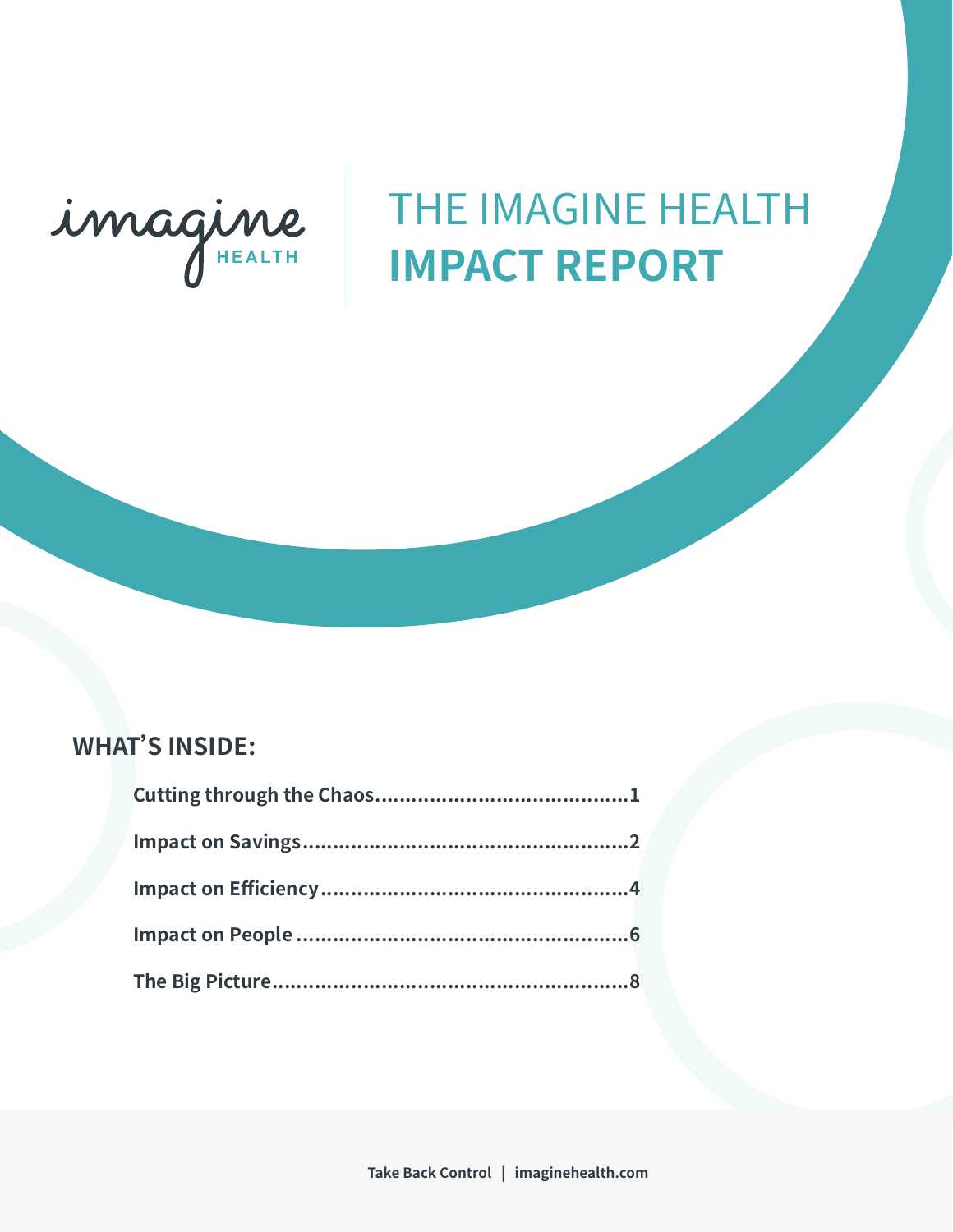# **Cutting through the Chaos**

## Handcuffed by Healthcare

Year after year, employers' hands have been tied in the health plan purchasing process, with just enough wiggle room to sign on the dotted line for the annual rate increase. While most businesses can put their finger on any specific operating cost and feel confident they've secured competitive pricing, for healthcare, that basic right has been taken away.

As the second highest operating cost for most companies next to wages, the employers who provide health coverage to the +152 million workplace-insured Americans are fighting to get their arms around a maze of complex options. They're struggling to make smart health plan decisions that can determine the financial future of their businesses. That's why employers across the U.S. are shifting the way they think about healthcare insurance and moving to alternate solutions.

Nationwide, employers who are tired of being handcuffed by traditional health plan models are learning how to take back control with Imagine Health. As leaders in their field, these employers are benefiting from lower costs and access to quality care. They're exercising their freedom to make smart healthcare decisions, and they're not afraid to try something new. And these innovative employers are finding that Imagine Health gives them a competitive edge while allowing them to take good care of their employees.

## The Illusion: Quantity and Cost Equal Quality

In the past decade, Preferred Provider Organizations (PPOs) became the norm and employers changed how they evaluated healthcare. The quality of a provider network was determined by its size. More physicians, specialists and hospitals became the equivalent of better. In fact, the quantity of providers in a plan has no relation to the quality of the care it delivers. And the same is true for costs- higher costs for services do not guarantee higher quality of care.

The chart to the right illustrates how a wide variation in care quality can influence patient outcomes in a specific metropolitan area. The combination of an absence of quality data plus an "all-in" approach for providers results in widely variable complication rates. Alarmingly, cardiac patients at one facility have a 50/50 chance for suffering a complication.



**Complications Per 100 Patients\***

*\*Data adjusted for risk and severity.*

#### **The High-Stakes of Healthcare Today…**FOR PRIVATE EMPLOYERS

- Medical costs are projected to **increase by 6%** in 2020. (PwC Health Research Institute's 2019 annual medical cost trend survey)
- Despite growing emphasis on care quality, most quality measurement and ranking systems **fail to adjust for risks** when assessing outcomes, resulting in potential inaccuracies. (Patient Safety & Quality Healthcare, May 2019)
- Some prestigious, large hospitals have **four to five times the complication rates** of other hospitals in the same city. (Marty Makary, author of "Unaccountable")
- Employer-sponsored health plans are paying hospitals **241% of Medicare**, on average. (RAND Health independent study, June 2019)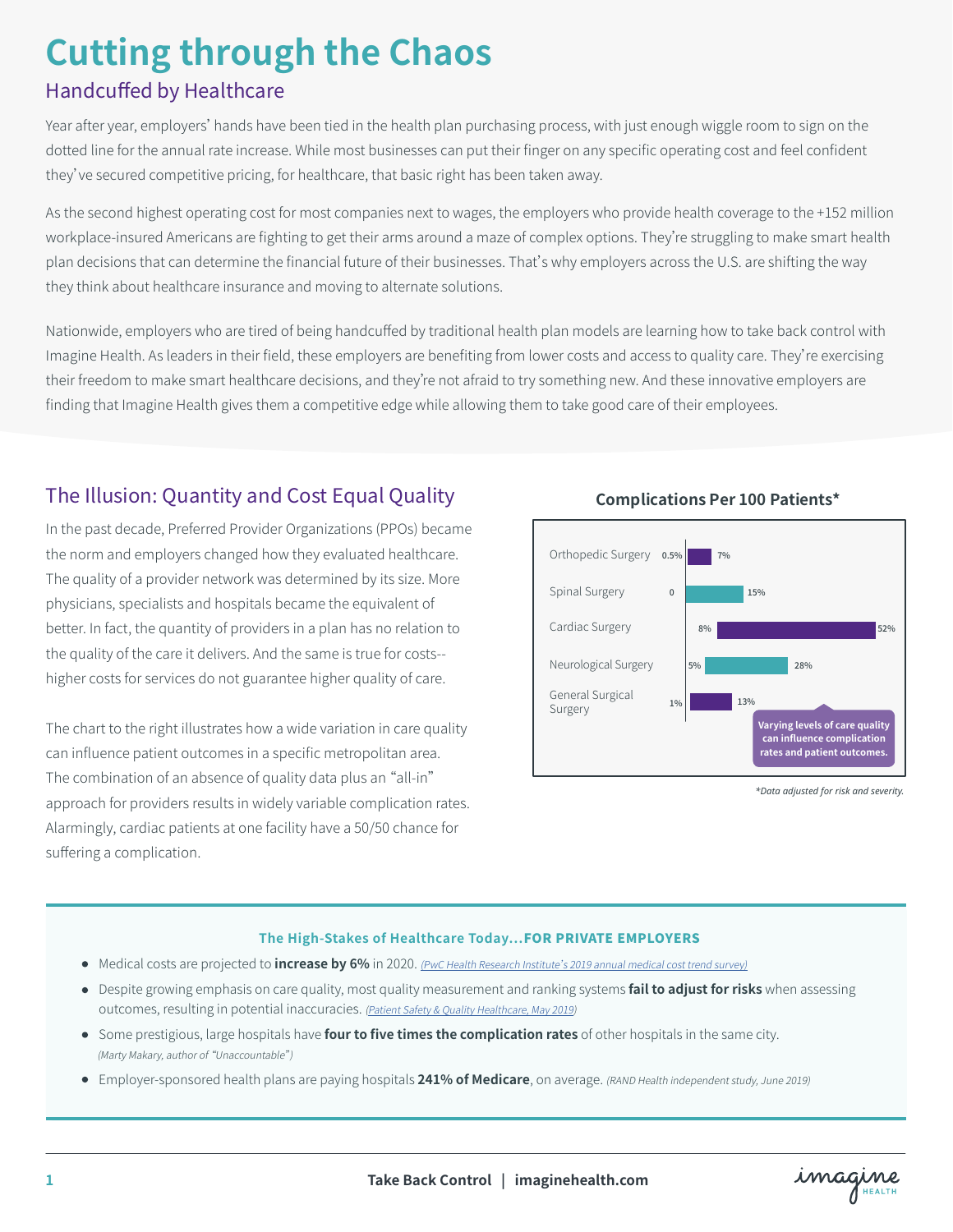## **Impact on…SAVINGS**

## The Employer's Bottom Line

Employers are shouldering the financial burden of providing healthcare coverage to almost half of America's population, according to the Kaiser Family Foundation. The resounding cry is for a solution that increases control of healthcare spending, reduces healthcare costs and significantly increases the quality of care for employees. For this reason, astute organizations of every size are breaking away from the herd, leaving PPOs behind, and choosing "control" over "complex."

Enter Imagine Health, where benefits are two-fold: cost-efficient, quality care and competitive rates with provider partners. Using advanced analytics, Imagine Health leverages multiple data sets to understand the quality of each hospital and health system across the country, select high-quality partner systems and providers, and establish direct contracts with them at competitive rates.

For members, easy access to affordable quality care becomes the default, with the added benefit of having a safe haven from surprise balance bills and admissions hassles. Imagine Health also has built-in price protection that protects members from inflated charges for care beyond provider partners.

### With Imagine Health, employers and their employees receive high-quality care at competitive contracted rates when they visit provider partners. Visits to non-partner providers are protected too — with built-in price protection and member **advocates who make sure they pay a fair price for care. It all results in savings of 15-30%.**

The following chart illustrates actual savings yielded by three Imagine Health clients. The savings are compared to the costs they would have incurred with traditional PPO carrier solutions. In the first year, the Imagine Health solution yielded savings of more than 16% per member per year (PMPY) for all three clients in this case study.



**Imagine Health Savings Off PPO Carrier Costs Risk Adjusted PMPY Comparison vs PPO Market Competitors\***

*\*Chart data reflects individual client results verified by an independent third party.*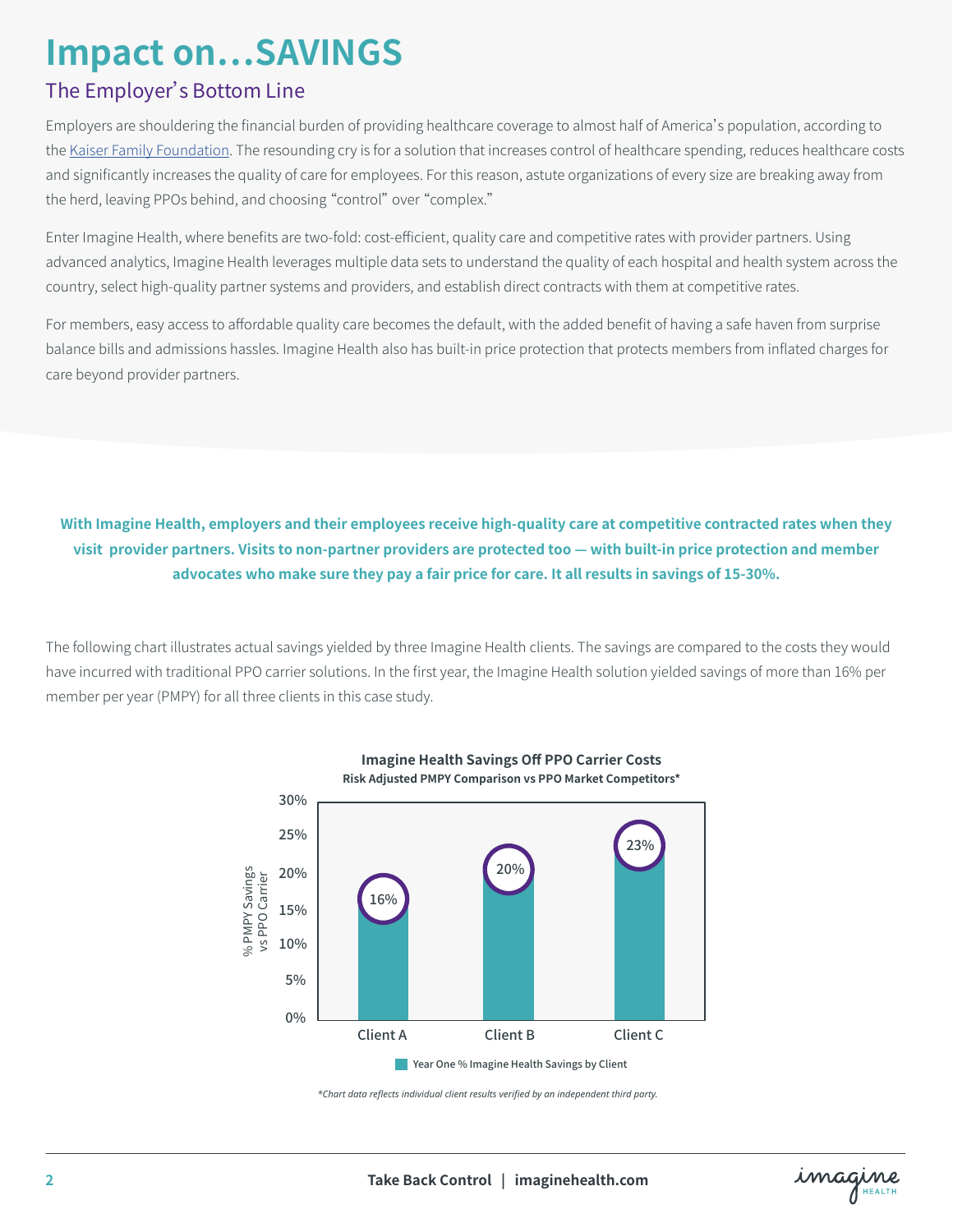### Client savings average greater than 18% in year one.

Imagine Health clients have averaged 18% savings after their first year, compared to what they would have paid if they stayed with their national PPO plan.\*

"Most importantly, Imagine Health gave us the ability to customize our plan and have control over our plan. Imagine Health wasn't only AN option, they were the ONLY option."

**Kenny Schappert, Director of Human Resources, Western Extrusions**

## The Power of Imagine Health: Lowering Healthcare Costs on a Larger Scale

Imagine Health can help employers lower their healthcare spend by as much as 30%, without limiting access to care. Direct contracts with provider partners support lower costs for quality care, and built-in price protection helps make sure that members pay a fair and reasonable price for care they've received.

Compared to a traditional PPO, consider the sizable savings a 500-life group can potentially yield by making the move to Imagine Health.\*



### **PPO vs Imagine Health**

\* Results may vary and are not guaranteed.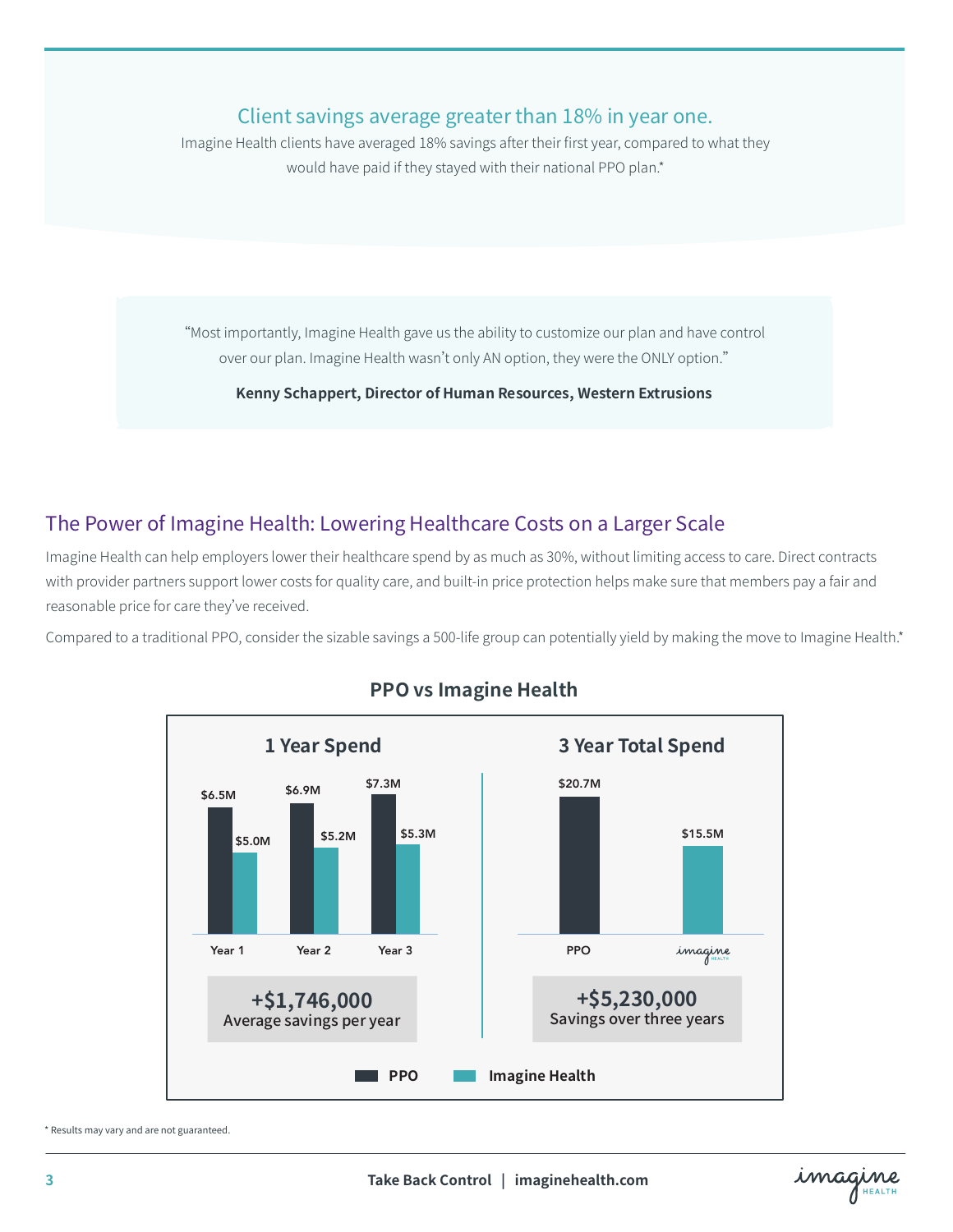## **Impact on…EFFICIENCY**

## Quality: Driving Outcomes

Imagine Health has 12 years of experience with solving healthcare challenges for clients. Providing direct access to quality providers and health systems helps to promote improved health outcomes. In contrast, traditional PPO models have a track record of subpar quality measures, if any. Once again, this leaves both employers and members to pick up the tab, this time for poor healthcare.



By combining quality with competitive rates, Imagine Health saves money on the care that members receive, and avoids paying for unnecessary care. This results in lower ER admits, complications and readmissions--metrics all influenced by the quality of care.

Care effectiveness and cost are closely linked, as illustrated above.

### **A closer look at first year results for one Imagine Health client tells the same story: Improved quality can help drive improved outcomes and cost savings.**



In their first year with Imagine Health, this client immediately saved 32% on their hospital spending. The following benchmarked measures provide more insight into the driving factors behind their savings.







#### Severity-adjusted episode costs declined:



Direct contracts with provider partners provided competitive rates that further increased savings and lowered the severity-adjusted cost per admission.

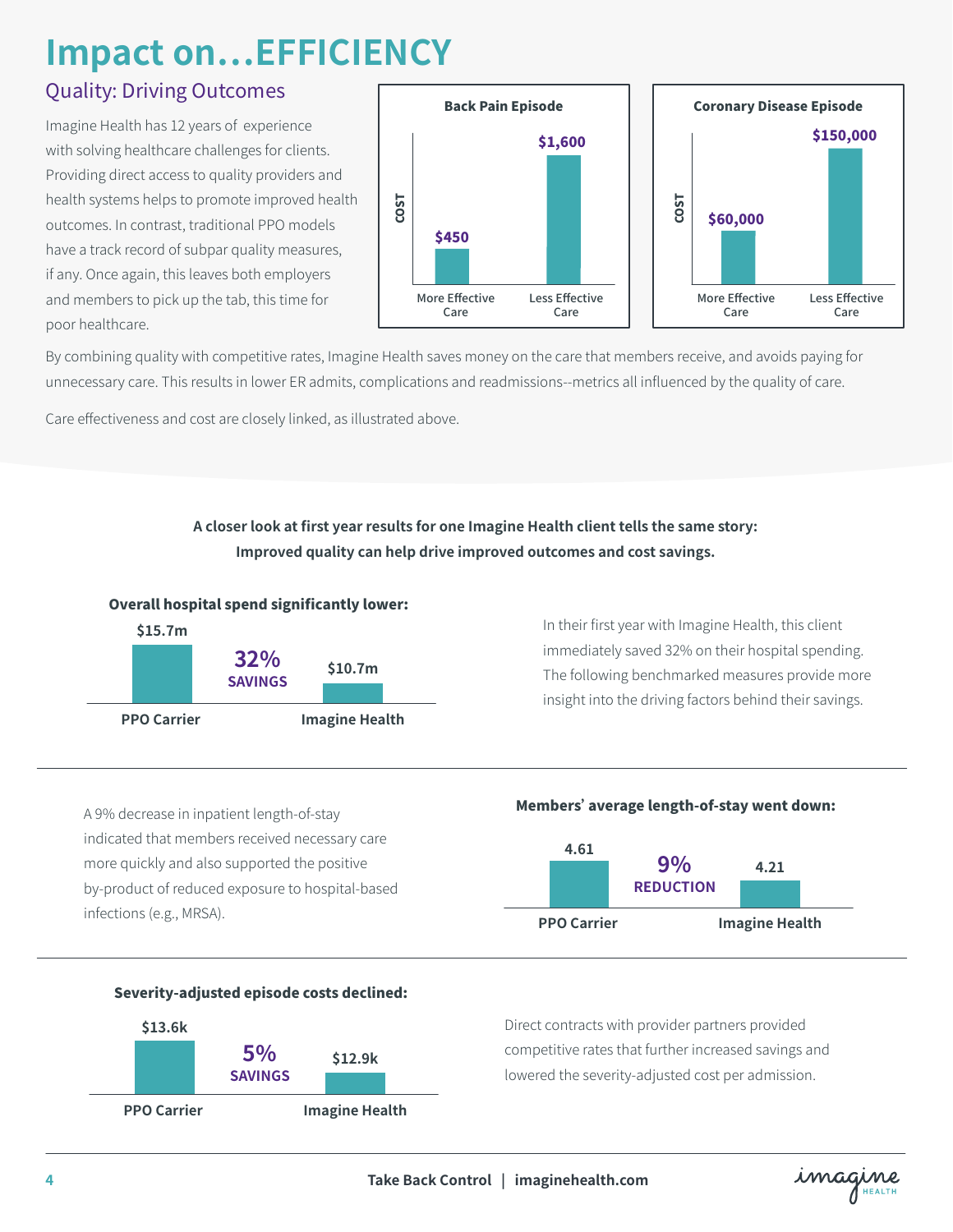Key outpatient services also went down in both volume and cost per service, as illustrated with CT activity in the prior year with a PPO carrier compared to the first year with Imagine Health.



## Utilization: The Economics of Smart Health Decisions

By combining quality with competitive rates, Imagine Health not only saves money on the care members receive, but it avoids paying for unnecessary care. Lower ER admissions and fewer complications and readmissions are all positive influences of increasing the quality of care.

For that same client, the overall cost per visit decreased 15% in their first year with Imagine Health.



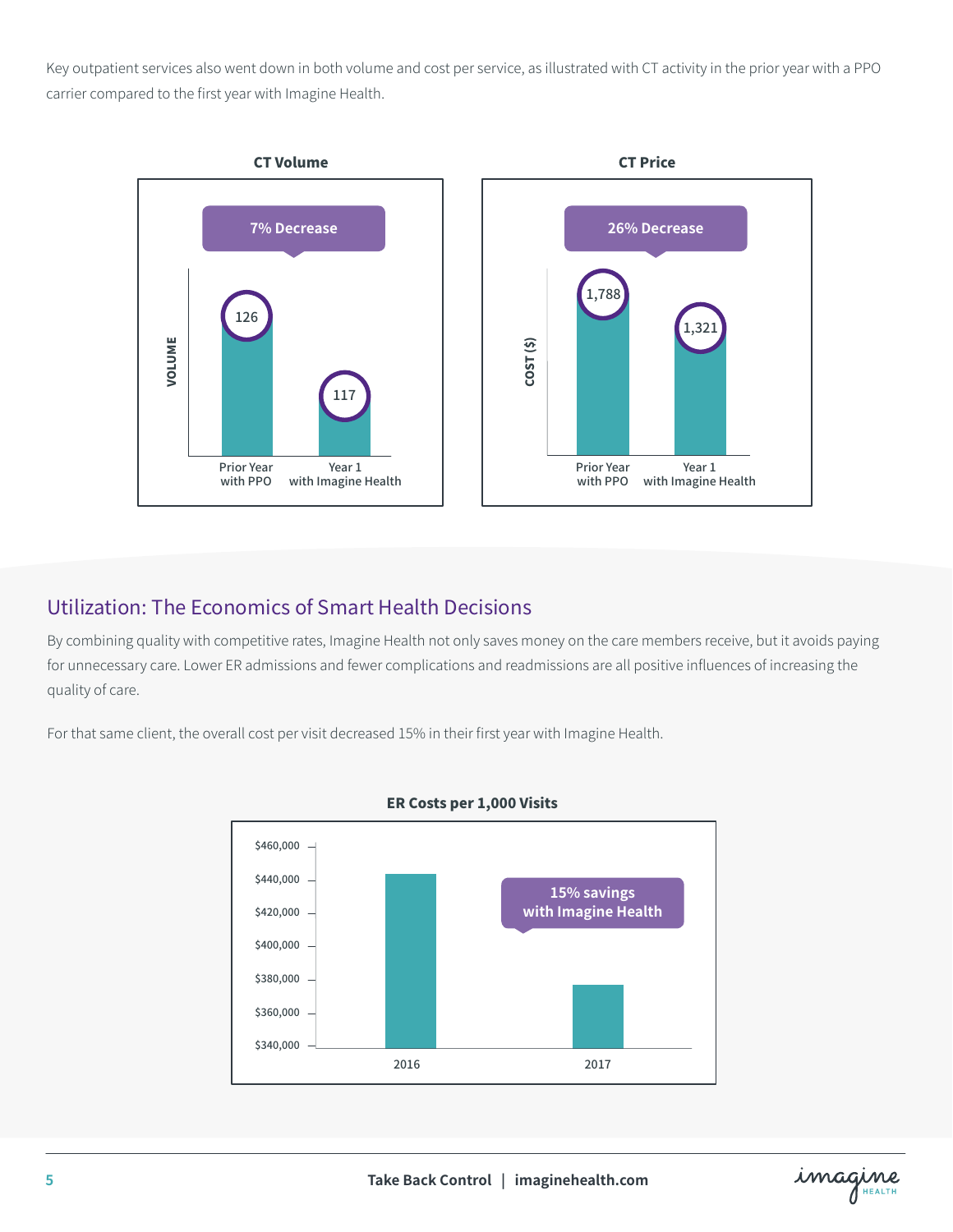## **Impact on…PEOPLE**

## The Member's World: Making Ends Meet

Surprise medical bills, erroneous charges and confusing claims are an overwhelming reality weighing down thousands of Americans, and for the average U.S. worker, it hasn't let up. Health benefit costs are still rising at two times <u>the rate of wage increases<sup>1</sup></u> and three times the rate of general inflation.

In 2019, it's estimated that \$6,000 in premiums and out-of-pocket (OOP) expenses are falling to the employee family on average, even after their employer picks up about 70% of their +\$20,000 annual healthcare tab. That's more of a financial burden than many can manage.



Throughout the year, this family has some diagnostic testing, a two-day hospital stay for minor surgery and two ER visits. Based on charges from actual PPO claims, their OOP responsibility would be \$11,200, which includes charges for a readmission due to complications. This totals 20% of their annual income after taxes, a financial hardship for many families in the U.S.

Under the Imagine Health model, savings are the equivalent of an 8% raise.

PPO OOP: \$11,200 *vs*. Imagine Health OOP: \$6,860

## SAVINGS: \$4,340 *(=8% Raise)*

#### **The High-Stakes of Healthcare Today…**FOR MEMBERS

- **•** Health insurance **deductibles have risen 150%** over the last decade. (Kaiser Family Foundation)
- 13 million Americans spent **10% of their income on insurance premiums** in 2016-17. Another 6.2 million people spent 10% or more of their income on OOP costs. (The Commonwealth Fund)
- On average, 18% of ER visits and 16% of **stays at an in-network hospital triggered a surprise bill** for patients insured through a large employer. (Kaiser Family Foundation)
- 40% of Americans **can't cover a \$400 emergency** expense. (Federal Reserve Board)

1. WorldatWork 2018-2019 Salary Budget Survey: Top-Level Results.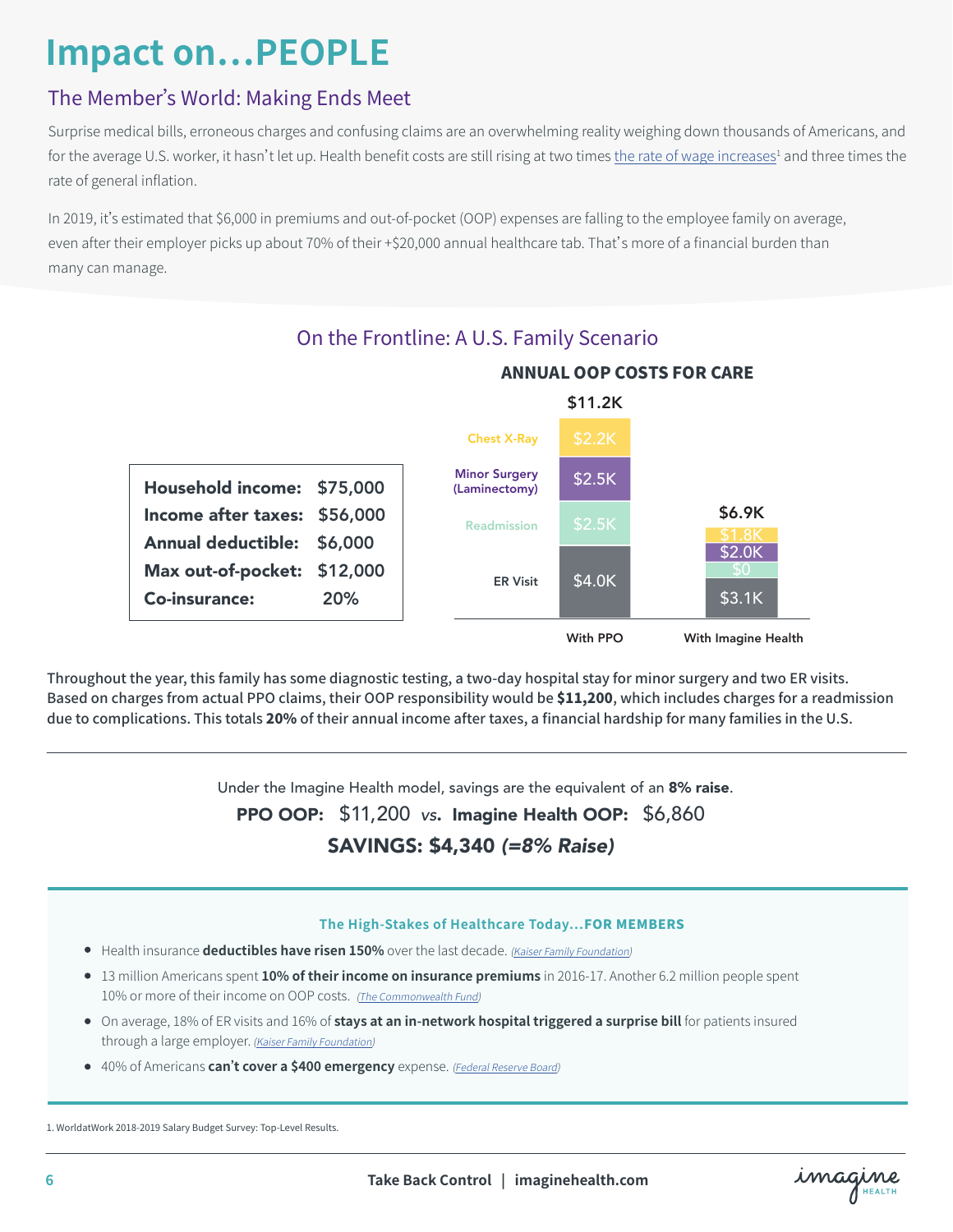### Member Comments

Imagine Health has made a difference in people's lives for over a decade. Care navigators guide members to quality care in their service area, and an advocacy team makes sure they pay a fair price for the care they receive.

Imagine Health is always by the member's side, and feedback in their own words tells the story.

#### "I am an old guy who has dealt with so many insurance carriers and you by far are the best. **When people tell me they've never heard of Imagine Health, I always tell them:'Well you ought to because it's the best insurance out there!'The coverage and people are both great."**

"My company has had all of the'big boys' insurance...and in my experience they did not care about the people. Imagine Health is stellar and phenomenal; the best doctors and the best people. Everyone I have spoken to has shown compassion and empathy, which is rare. Thank you for what you have done."

"I suffered for months with a hernia that my old doctor was unable to diagnose. Once I saw my new Imagine Health doctor, it was diagnosed right away. They got me into surgery to take care of it and I was really impressed."

"You have a very professional staff, you make me feel like I am the important one."

"I was having knee problems and when I called, the woman I spoke to was so great and got me with a great doctor in your network. You are the first health insurance company that makes me feel like you guys really care about me, and that is AWESOME!"

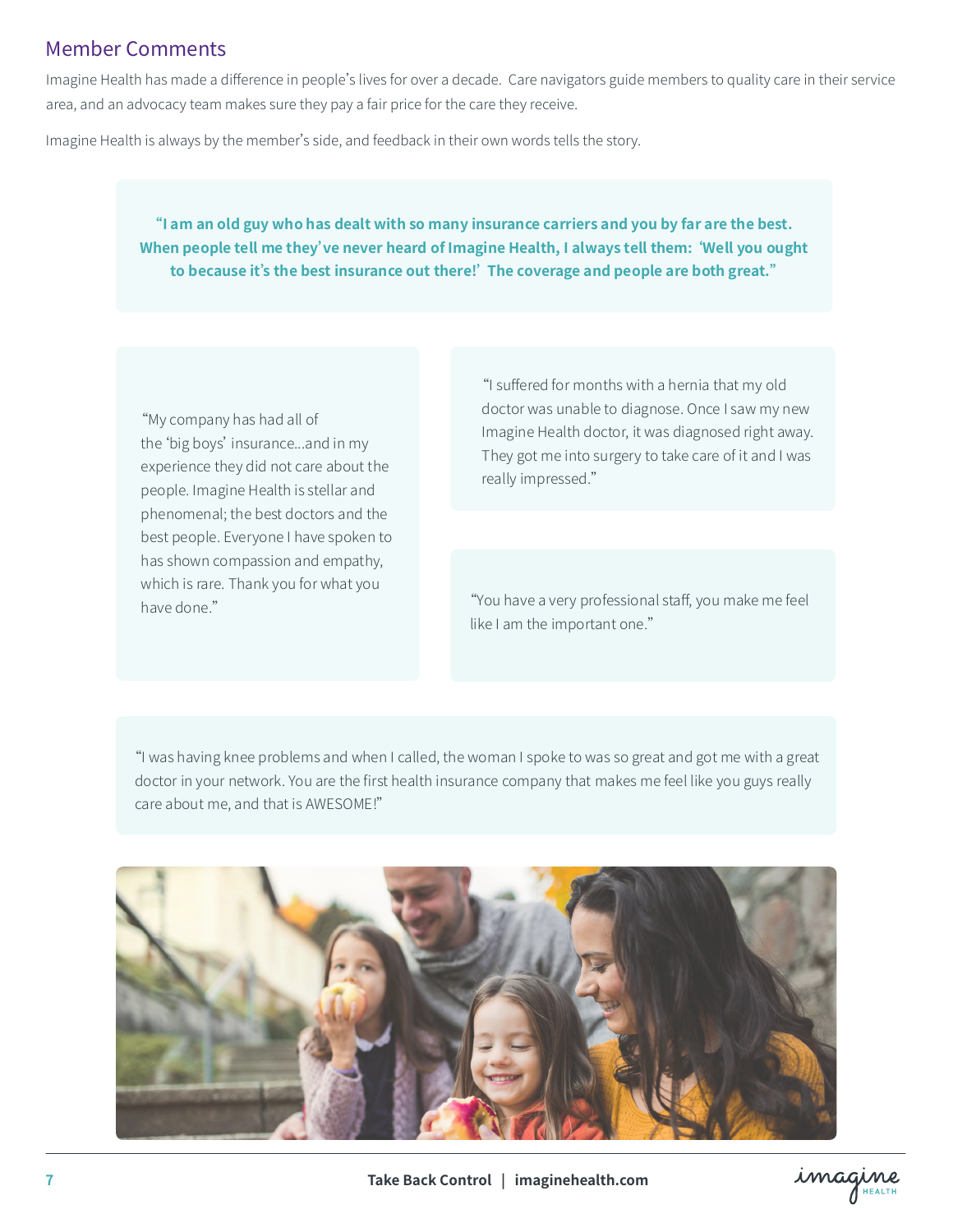# **THE BIG PICTURE**

Imagine Health allows employers to take back control of rising healthcare costs and break away from the status quo of the outdated PPO model. Nationwide, partnerships with leading healthcare providers and health systems offer quality care at competitive rates, and built-in price protection is provided for all other providers. With the added benefit of unrivaled member advocacy services, employees get the support they need when they need it.

## Imagine Health Gives Employers the Power

- **Lower costs by up to 30%** direct contracts with high-quality provider partners and built-in price protection for all others help to support fair and reasonable pricing for care.
- **Provide broad access to care** employees are incented to access high-quality providers from our partner health systems and are protected from overcharges if they see a non-partner too.
- **Take care of employees** member support includes care navigation to find and select the right care, 24/7 access to online resources and tools, and unrivaled advocacy to make sure your employees pay a fair price for the care they receive.



Get started today to take back control of your healthcare spending. Contact Imagine Health for a custom savings analysis.

866-485-5205 | info@imaginehealth.com | imaginehealth.com